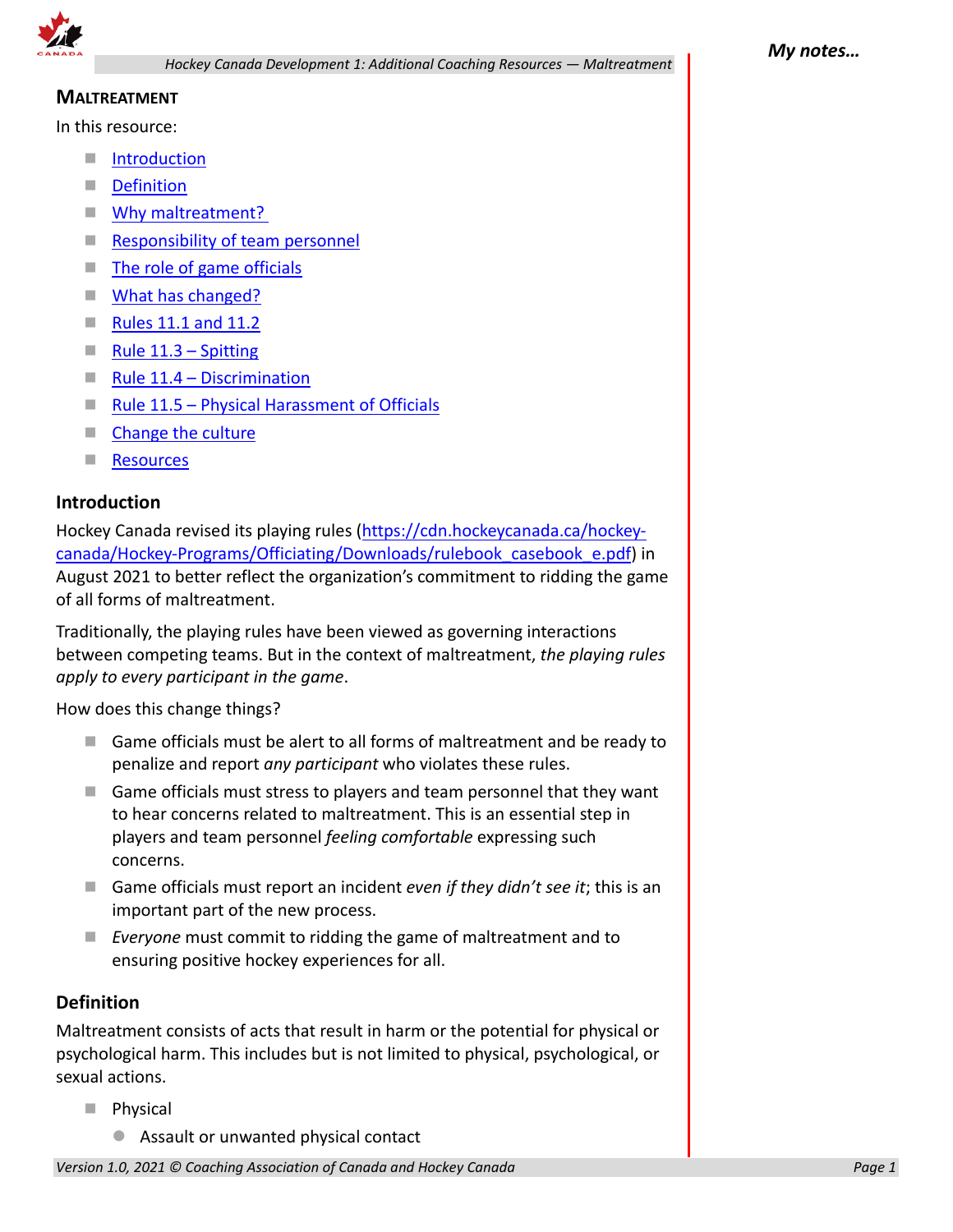

*Hockey Canada Development 1: Additional Coaching Resources — Maltreatment*

- Non-contact behaviour, such as denying hydration or nutrition; providing alcohol to a participant under legal age, etc.
- **Psychological** 
	- Verbal assaults or attacks
	- Unwanted physical contact
	- **Denying attention or support**
- **Sexual** 
	- Unwanted contact of a sexual nature on any part of a person's body
	- Showing sexual videos or images
	- Unwanted conversation or teasing of a sexual nature

#### **Why maltreatment?**

- Hockey Canada believes that every person should have positive experiences in hockey.
- $\blacksquare$  Maltreatment in any of its forms undermines the health, well-being, performance, and security of everyone associated with the game of hockey.
- $\blacksquare$  Maltreatment is incompatible with the core values that lie at the heart of Canadian sport.
- $\blacksquare$  It's easy to say that discrimination, harassment, and abuse have no place in our game… but we all play a role in making that a reality.
- We must all expect more from participants, our teammates, and ourselves. No excuses.

### *Hockey Canada's commitment*

- $\blacksquare$  Hockey Canada is committed to contributing to the physical, psychological, social, and spiritual health of individuals of varying abilities, backgrounds, and interests.
- $\blacksquare$  Hockey Canada firmly believes that only when sport environments are safe and inclusive can these values be realized.
- **Participants in Hockey Canada's programming should have the reasonable** expectation that it will be in an environment that is accessible, inclusive and is free from all forms of maltreatment.

**Note:** More information on Hockey Canada's commitment to ridding the game of maltreatment can be found in its October 2020 policy on protection from and prevention of maltreatment, bullying, and harassment. The policy defines the forms of maltreatment and harassment in detail, provides concrete examples of each, and discusses possible sanctions for violations of the policy. The full policy is available at https://cdn.hockeycanada.ca/hockey-canada/Hockey-Programs/Safety/Downloads/2020/maltreatment-bullying-harassment-policye.pdf.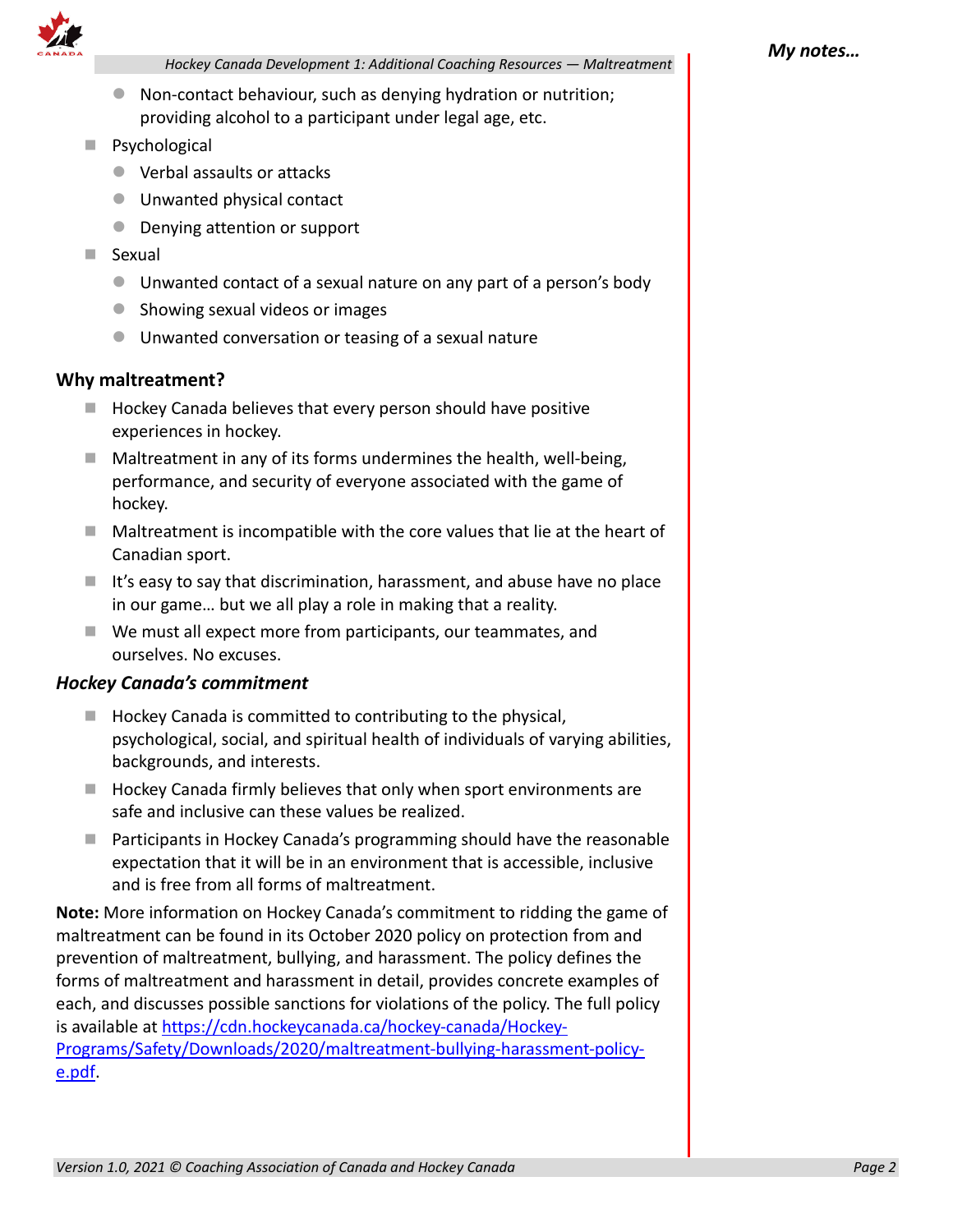

*Hockey Canada Development 1: Additional Coaching Resources — Maltreatment*

# **Responsibility of team personnel**

- $\blacksquare$  Team personnel shall always be responsible for their conduct and that of their players.
- They must endeavour to prevent disorderly conduct before, during or after the game, on or off the ice and any place in the rink.
- Team personnel may be penalized for failure to fulfil their responsibilities.
- All team personnel have a duty to report any form of maltreatment. The obligation to report is an ongoing one and is not satisfied by making an initial report. The obligation includes reporting, on a timely basis, all relevant information of which the participant becomes aware. Participants may have a corresponding duty to report the offending behaviour to law enforcement, depending on the nature of the maltreatment.

# **The role of game officials**

- Game officials play an important role in eliminating maltreatment from the game.
- Game officials must report any penalties assessed under the Maltreatment rules or any allegations of maltreatment. They shall do this by a Game Incident Report, including full details, and submitting the completing Report to the appropriate Member or League delegate.
- $\blacksquare$  Safe and fair is the game official's motto. And maltreatment is neither safe nor fair.
- In the arena, game officials hold players and team personnel accountable.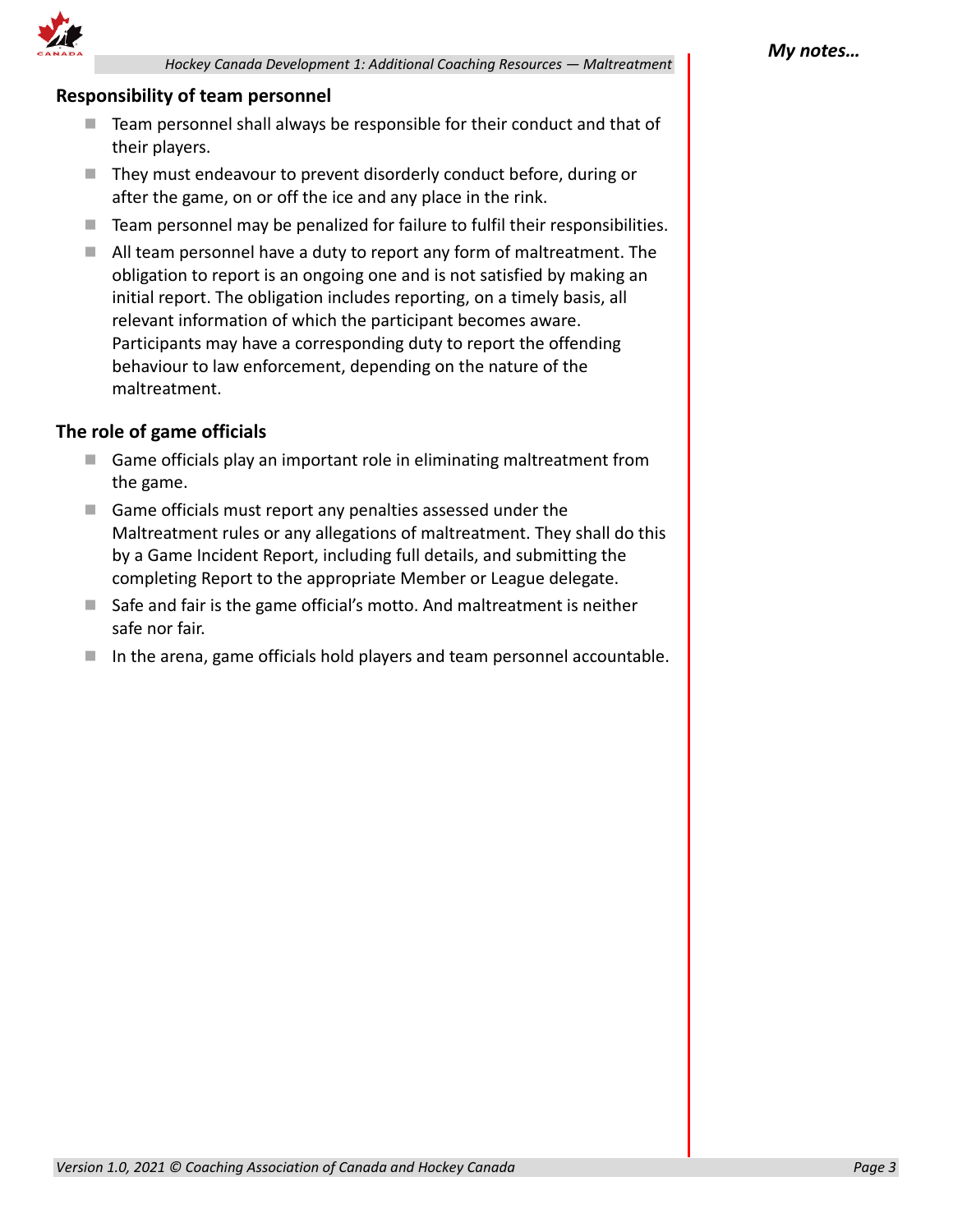

# **What has changed?**

- Section 9 has been split into two sections, with the rules related to maltreatment in Section 9 moved to a new section, Section 11 – Maltreatment.
- The old Rule 9.2 has been split into two rules in the new section on maltreatment, 11.1 and 11.2, and penalties for disrespectful and abusive behaviour have been specified.
- The tables below show how Section 9 changed and what the new section on maltreatment looks like:

| Current | <b>New</b> | <b>Playing Rule</b>                                           |  |
|---------|------------|---------------------------------------------------------------|--|
| 9.1     | 9.1        | <b>Handling the Puck</b>                                      |  |
| 9.2     |            | Unsportsmanlike Conduct and<br><b>Harassment of Officials</b> |  |
| 9.3     | 9.2        | <b>Diving</b>                                                 |  |
| 9.4     | 9.3        | <b>Kick Shot</b>                                              |  |
| 9.5     | 9.4        | Leaving the Players' or Penalty<br><b>Bench</b>               |  |
| 9.6     |            | Physical Harassment of<br><b>Officials</b>                    |  |
| 9.7     |            | Spitting                                                      |  |
| 9.8     | 9.5        | <b>Throwing Stick or Object</b>                               |  |

| <b>New Playing Rule</b> |                                                           |  |  |
|-------------------------|-----------------------------------------------------------|--|--|
| 11.1                    | Unsportsmanlike Conduct                                   |  |  |
| 11.2                    | Disrespectful, Abusive, and Harassing<br><b>Behaviour</b> |  |  |
| 11.3                    | Spitting                                                  |  |  |
| 11.4                    | Discrimination                                            |  |  |
| 11.5                    | <b>Physical Harassment of Officials</b>                   |  |  |

The rest of this document presents rule-by-rule highlights of the new section on maltreatment.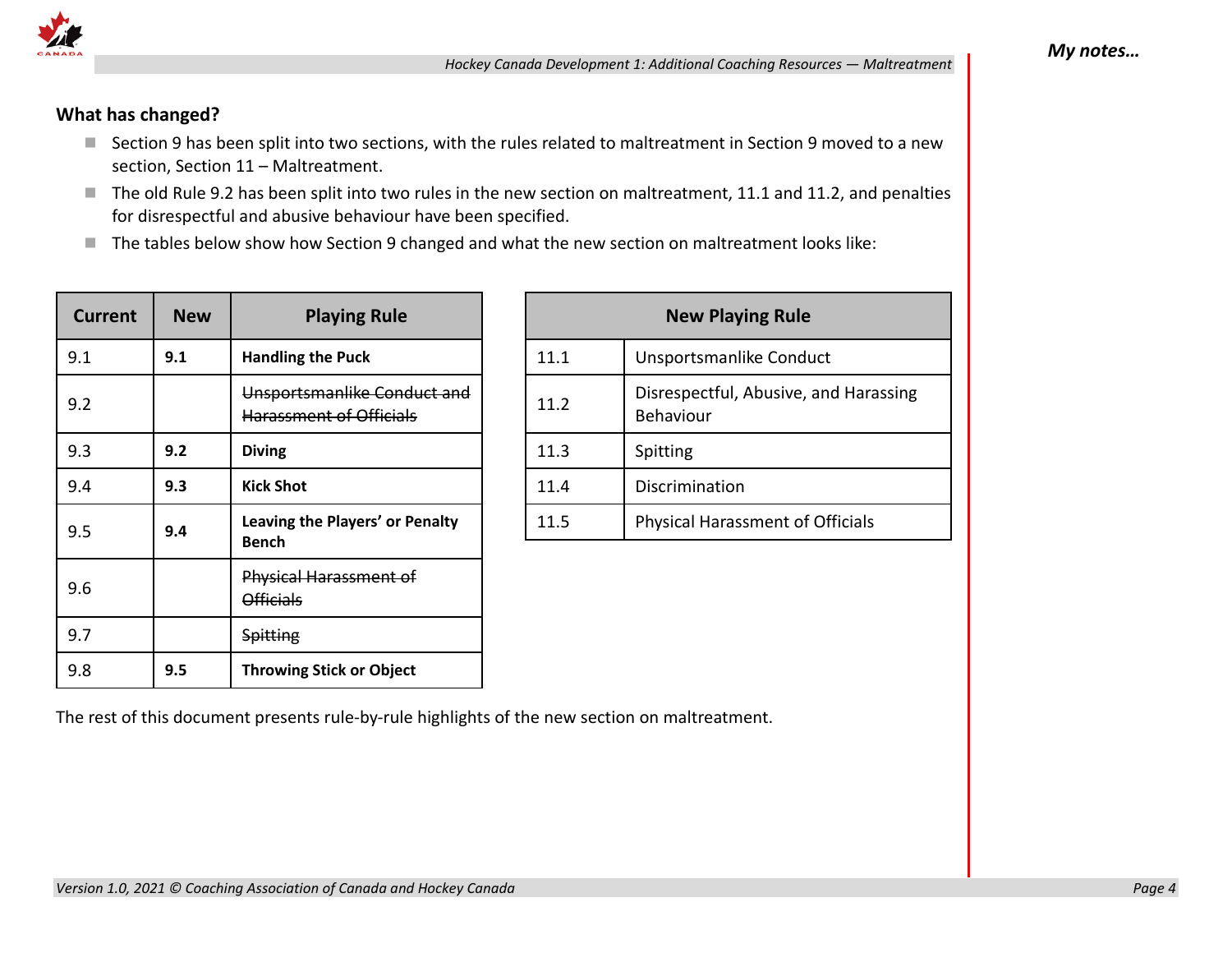# **Rules 11.1 and 11.2**

- For years, Hockey Canada has emphasized the difference between emotion and abuse. The update of the playing rules codifies that difference in Rule 11.1 and Rule 11.2.
- Rule  $11.1$  Unsportsmanlike Conduct is about emotion:
	- Unsportsmanlike behaviour occurs when a player, goaltender or team official challenges/disputes the ruling of the official(s).
	- Emotion is a natural expression of passion for the game that **may** cross the line, depending on the situation.
- $\blacksquare$  Rule 11.2 Disrespectful, Abusive, and Harassing Behaviour is about abuse:
	- This behaviour occurs when a player, goaltender, or team official uses disrespectful language or gestures directed to the Referee or any other individual.
	- *Disrespectful* is defined as actions or words deemed rude, unpleasant, inappropriate, or unprofessional and found to be offensive to others.
	- Abuse is unacceptable behaviour that **must** be penalized each and every time it occurs

# *How will Rules 11.1 and 11.2 be applied?*

**These rules are not only for interactions between participants and game officials.** 

**We can and must penalize players and team personnel for comments or behaviours directed at one another that violate these rules.**

| <b>Rule</b>      | <b>Behaviour</b>                                                                                               | <b>Penalty</b>                                                                                  |
|------------------|----------------------------------------------------------------------------------------------------------------|-------------------------------------------------------------------------------------------------|
| <b>Rule 11.1</b> | A player or team official<br>challenges or disputes<br>an official's call                                      | Minor penalty                                                                                   |
| <b>Rule 11.2</b> | A player or team official<br>uses disrespectful or<br>harassing language or<br>behaviour toward an<br>official | Misconduct penalty<br>(player/goaltender) or a<br><b>Bench Minor penalty</b><br>(team official) |
| <b>Rule 11.2</b> | A player or team official<br>directs abusive or<br>harassing language or<br>behaviour toward an<br>official    | <b>Misconduct or Game</b><br>Misconduct penalty                                                 |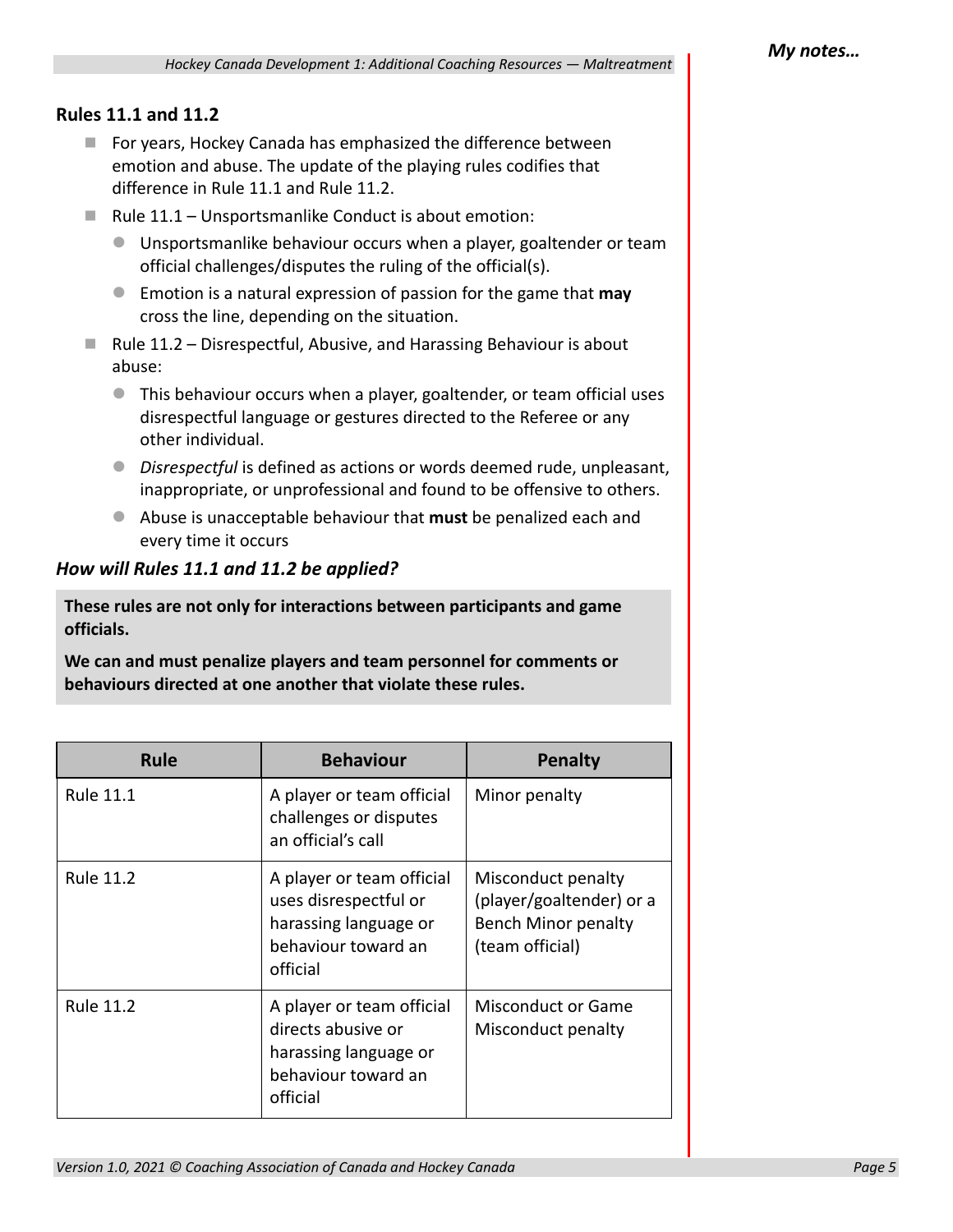#### **Rule 11.3 – Spitting**

- $\blacksquare$  There is no change to the existing playing rule.
- It was previously Rule 9.7 and has been re-categorized as Rule 11.3.
- $\blacksquare$  Spitting must be penalized with a Match penalty.
- Given the current landscape of Covid-19, spitting is a point of focus for the 2021-22 season.

### **Rule 11.4 – Discrimination**

- $\blacksquare$  The primary focus of these changes is related to discriminatory language and actions in hockey.
- **E** Eliminating discrimination from the game is part of officials' responsibility to prevent maltreatment.
- $\blacksquare$  This rule pertains to both:
	- **Incidents that are witnessed by an official**
	- $\bullet$  Incidents that are reported to an official by a participant
- $\blacksquare$  The rule states:
	- Any player, goaltender or team official who engages in verbal taunts, insults or intimidation based on discriminatory grounds shall be assessed a Gross Misconduct penalty. Discriminatory grounds include the following, without limitation:
		- Race, national or ethnic origin, skin colour or language spoken
		- Religion, faith or beliefs
		- $\bullet$  Age
		- Sex, sexual orientation or gender identity / expression
		- Marital or familial status
		- Genetic characteristics
		- Disability
- $\blacksquare$  The basic text is the same as before but the list of grounds has been expanded… the spirit of the rule is that discriminatory language of any type has no place in hockey.
- $\blacksquare$  The rule also specifies how reporting is to occur:
	- The Referee shall report the individual(s) by completing a Game Incident Report, including full details and submitting the Report to the appropriate Member or League delegate.
	- If an incident occurs that was not witnessed by the Officials and is reported to the Referee, the Referee shall report the individual(s) to an appropriate member of each team's bench staff.
	- The Referee shall complete a Game Incident Report, including full details and shall submit the Report to the appropriate Member or League delegate.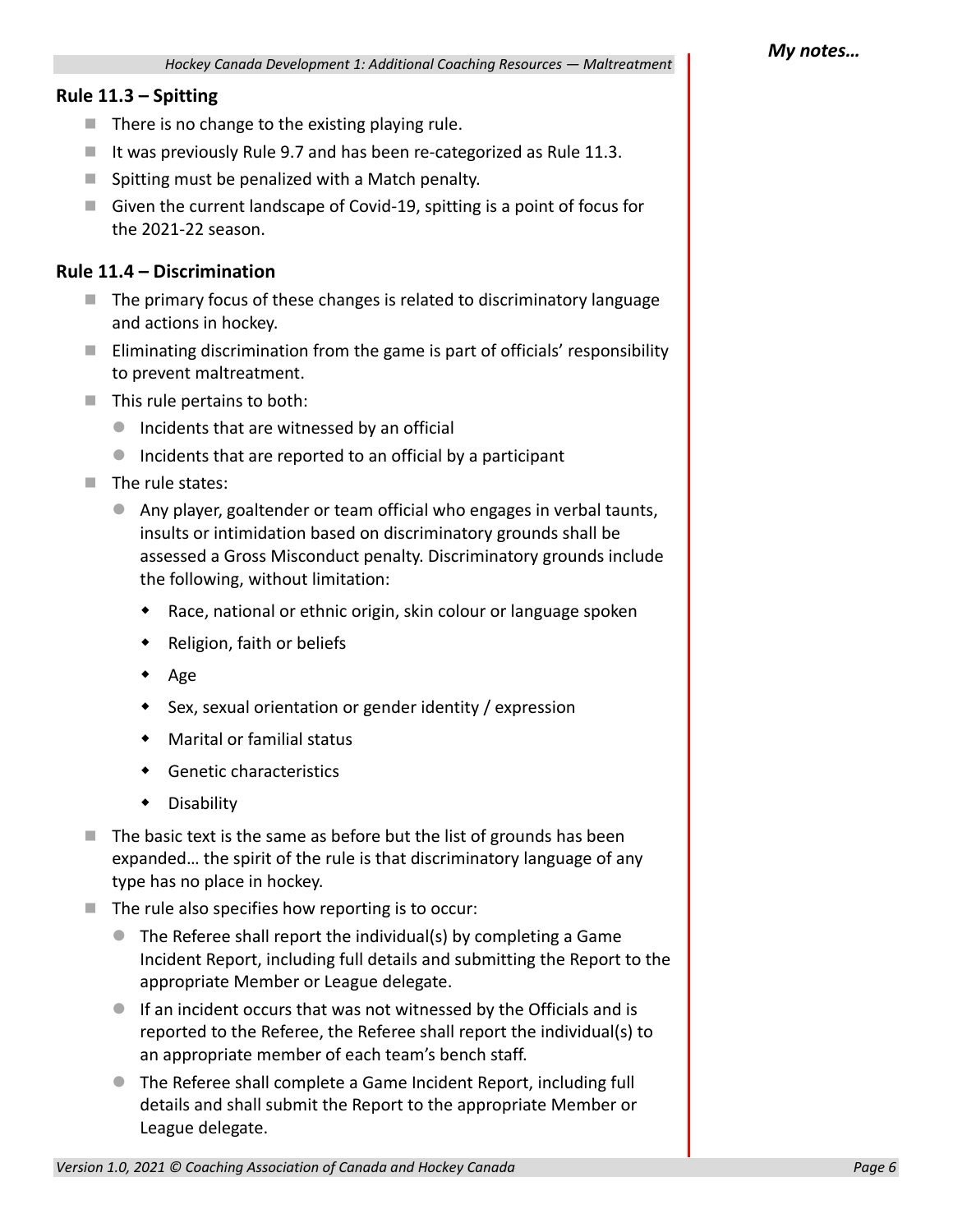#### **Rule 11.5 – Physical Harassment of Officials**

- $\blacksquare$  There are no substantive changes to the existing playing rule.
- $\blacksquare$  The previous rule was Rule 9.6.
- $\blacksquare$  The rule states that:
	- Any player, goaltender or team official who, before, during or after a game:
		- (a) threatens the well-being of a Referee, Linesperson or any Off-Ice Official.
		- (b) attempts to strike a Referee, Linesperson, or any Off-Ice Official.
		- (c) deliberately touches, holds, or pushes a Referee, Linesperson or Off-Ice Official; or
		- (d) deliberately strikes, trips or body checks a Referee, Linesperson or Off-Ice Official.
	- shall be assessed a Match penalty
- $\blacksquare$  The rule also specifies how reporting is to occur:
	- The Referee shall report the individual(s) by completing a Game Incident Report including full details and submitting the Report to the appropriate Member or League delegate. Such player, goaltender or team official shall be suspended indefinitely pending investigation by the appropriate governing body.

### **Change the culture**

- $\blacksquare$  We all play a role in changing the culture of the game when it comes to discrimination.
- We must all work with administrators, parents and players to:
	- Support marginalized members of our sport to realize their full potential in a fair and safe environment
	- Help change the hockey culture and make it more inclusive to all Canadians
	- Call out discrimination, because it is the right thing to do.
- $\blacksquare$  No more excuses It is not part of the game.
- Change the culture!

#### **Resources**

- **Hockey Canada Playing Rules** 
	- https://www.hockeycanada.ca/en-ca/hockeyprograms/officiating/downloads
- Safety Requires Teamwork & Safety for All
	- https://cdn.hockeycanada.ca/hockey-canada/Hockey-Programs/Safety/Insurance/Downloads/safety\_teamwork\_e.pdf